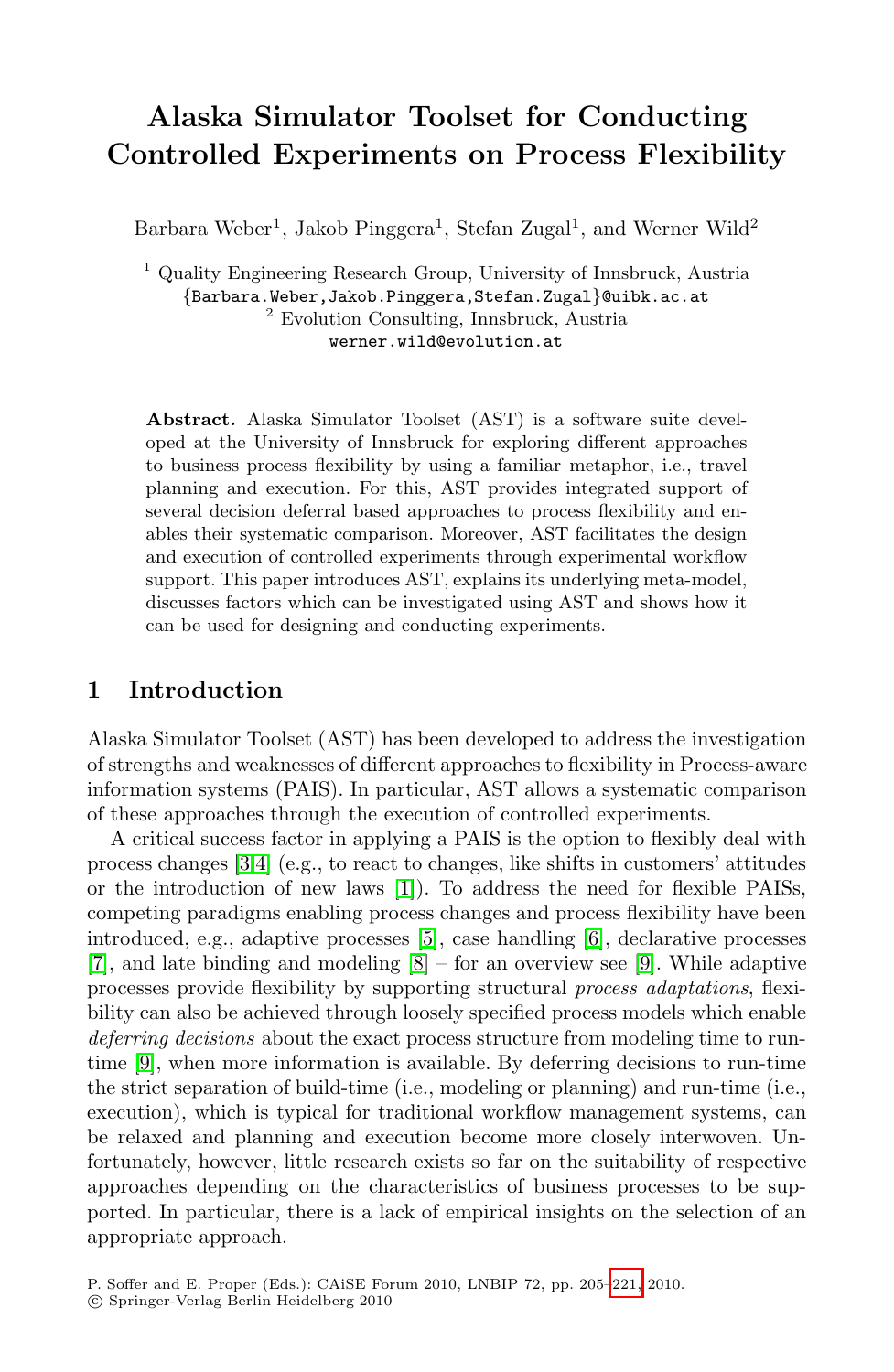To pick up this need this paper introduces AST, which is used for the systematic comparison of different approaches to decision deferral. Section 2 elaborates on the support for different approaches for deferring decisions and describes the underlying meta-model. Section 3 discusses several factors which have a potential impact on the suitability for these approaches. Section 4 then describes how AST can be used for designing and executing controlled experiments. Related work is [liste](#page-1-0)d in Section 5, Section 6 concludes the paper with a summary and an outlook.

# <span id="page-1-0"></span>**2 Alaska Simulator Toolset**

To foster the comparison of different approaches for process flexibility Alaska Simulator Toolset<sup>1</sup> has been implemented, which takes a *journey* as metaphor for a *b[us](#page-1-1)iness process*. Section 2.1 summarizes the different approaches for process flexibility and decision deferral supported by Alaska Simulator, while Section 2.2 introduces its meta-model and Section 2.3 discusses the journey metaphor.

### **2.1 Support for Decision Deferral Patterns in Alaska Simulator**

To foster the comparison of different approaches to process flexibility, Alaska Simulator provides integrated support for the decision deferral patterns described in [9] (cf. Fig. 1).

<span id="page-1-1"></span>

**Fig. 1.** Different Planning Approach[es](#page-15-3)

Traditional workflow management systems offer little flexibility and require to completely predefine a business process in advance, thus employing a strictly plan-driven approach separating modeling and execution entirely (cf. Fig. 2A). *Plan-driven approaches* try to overcome uncertainty by developing a very detailed plan up-front, which is then regarded as the schema for execution. However, as plans tend to be more imprecise the earlier they are elaborated [18],

<sup>&</sup>lt;sup>1</sup> Developed at the University of Innsbruck, http://www.alaskasimulator.org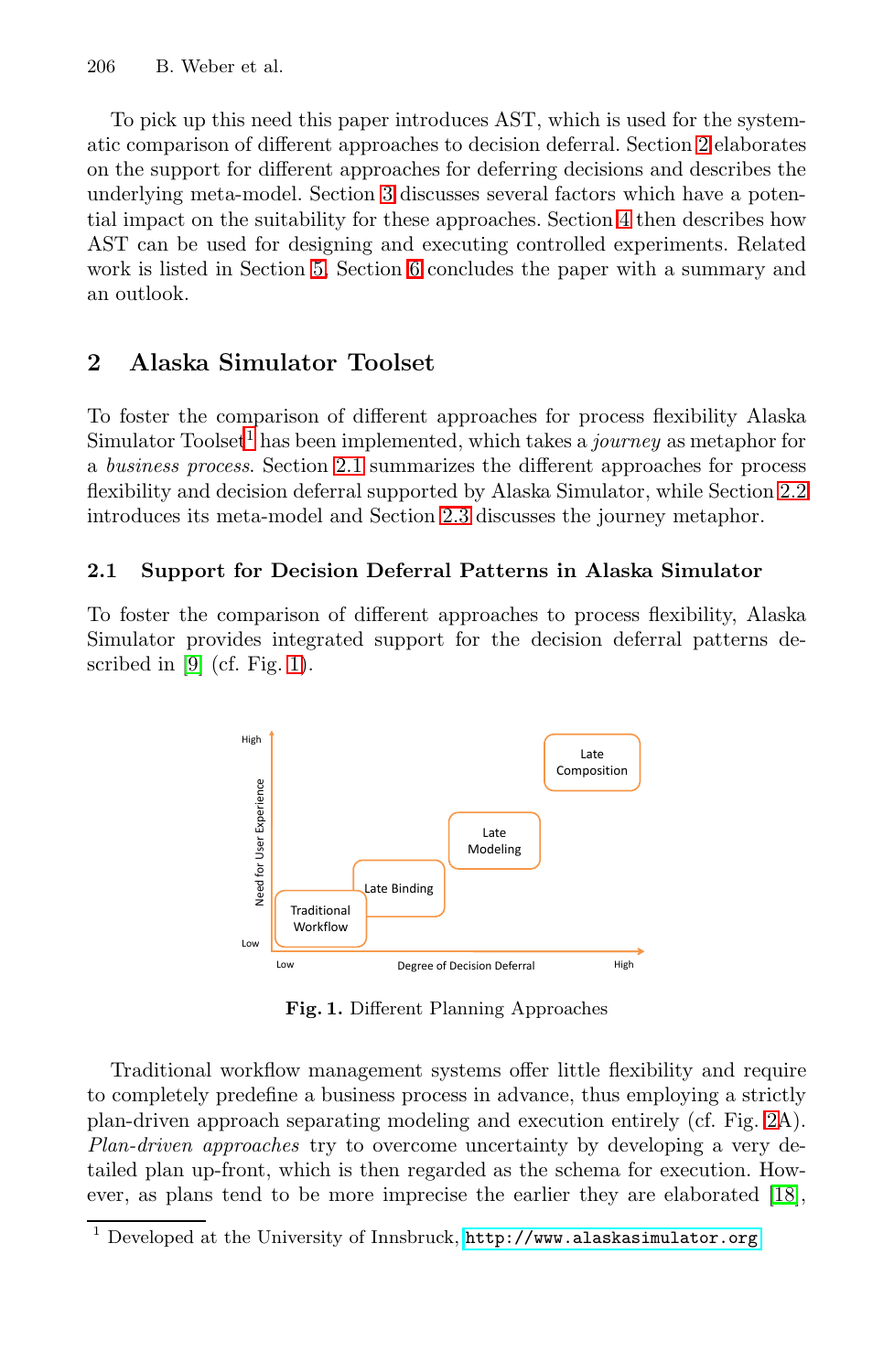concentrating all planning efforts in the planning phase imposes the risk of rendering plans useless due to changing conditions (e.g., changing requirements) [1].

To address this risk both *Late Binding* and *Late Mod[eli](#page-2-0)ng* offer slightly more flexibility by allowing for placeholder activities which can be refined during runtime (cf. Fig. 2B). Using *Late Binding* the selection of the actual content for the placeholder activity (from a set of predefined fragments) can be deferred to run-time. The *Late Modeling* pattern goes one step beyond this and allows for the modeling (not only selection) of the placeholder content at run-time. Using *Late Binding* or *Late Modeling* the strict separation of modeling and execution is slightly relaxed allowing for modeling activities during run-time, but restricted to pre-specified parts in the process, i.e., to the placeholder activities (cf. Fig. 2B).



<span id="page-2-0"></span>**Fig. 2.** Planning and Execution Modes

[Mo](#page-15-4)st flexibility is offered by the *Late Composition* pattern, which allows users to iteratively compose a business process (or a journey respectively) by selecting activities from a repository, while respecting all existing constraints. By employing iterative and continuous planning *Late Composition* mitigates the risk of rendering plans useless due to changing conditions  $[1,19,20]$  (cf. Fig. 2C). In contrast to the plan-driven approach (as employed by traditional workflow management systems) no detailed up-front plan is created, the initial plan remains more coarse grained [19]. Over time the initial plan is iteratively refined, allowing for the integration of newly gained knowledge. In contrast to plan-driven approaches, which focus on the plan as an artifact by itself, the emphasis is put on planning as an ongoing activity. Distributing planning effort over the entire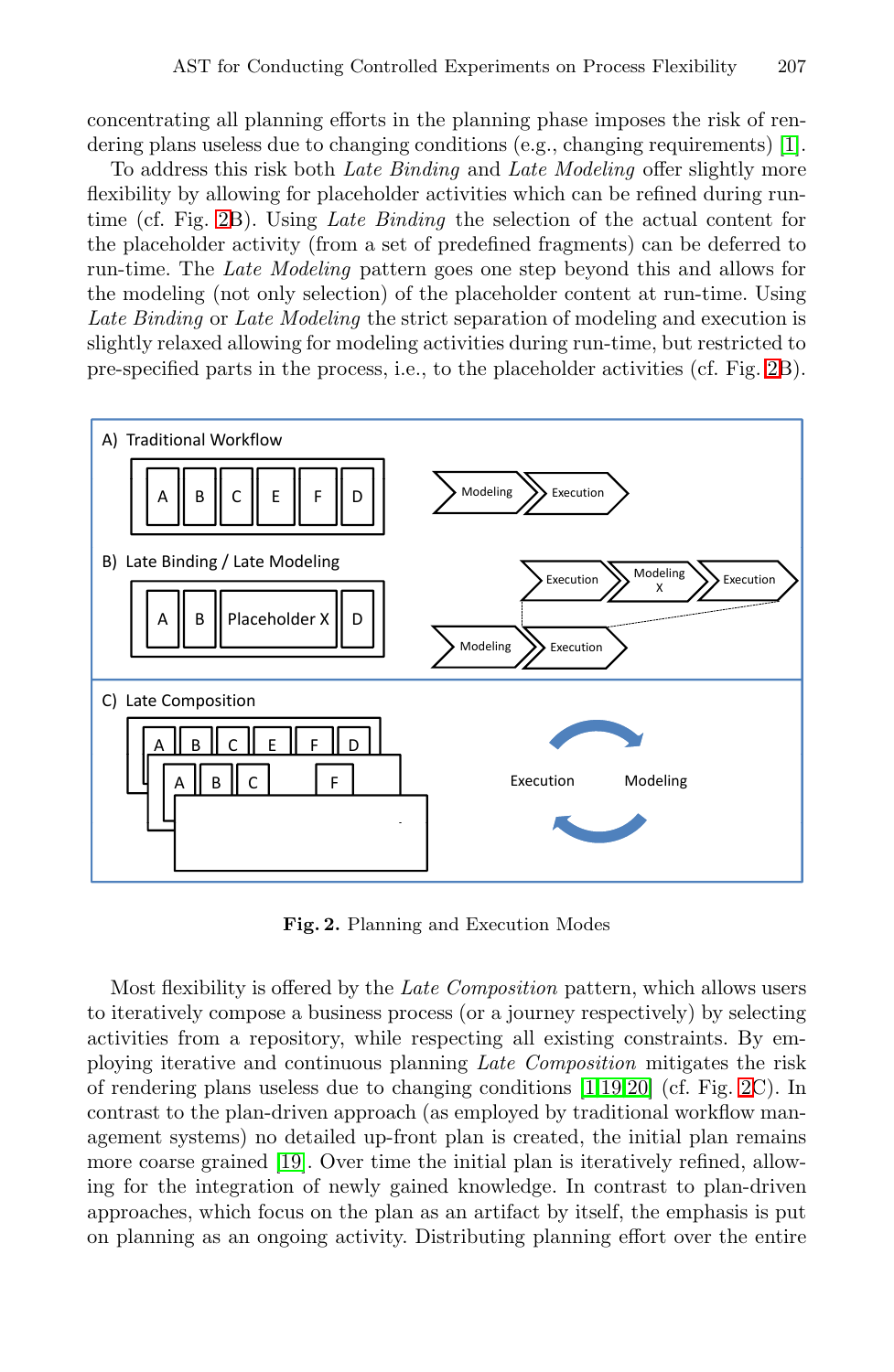duration enables deferring decisions to the last responsible moment [1] and to create opportunities for learning. When this last responsible moment actually will be, highly depends on the characteristics of a business process. Figure 3 classifies activities according to their availability and reliability and shows strategies on how to best deal with particular classes of activities.



**Fig. 3.** Deciding at the Last Responsible Moment

Fig. 3 shows that committing to highly available activities (i.e., by making a resource reservation) should be avoided. Reserving respective activities introduces unnecessary early commitment without gaining any benefits. In contrast, activities with high reliability in combination with low availability should be reserved before the reservation deadline to guarantee resource availability (i.e., the last responsible moment would be just before the reservation deadline). Activities with low availability and low reliability are most difficult to handle. Depending on the business value that can be gained and the cost of the respective activity, it might be worth to commit to the activity and to schedule a second more reliable activity in parallel. Therefore, instead of choosing between one of the activities right away an option is build allowing to defer the last responsible moment for deciding between the alternatives.

<span id="page-3-0"></span>How much pre-planning is "enough" highly depends [on](#page-4-0) the characteristics of the business process. In the most extreme cases a fully pre-specified plan like in traditional workflow management systems (i.e., if all activities have a low availability and a high reliability) or an empty initial plan (i.e., if the availability is high) might be most appropriate.

#### **2.2 Alaska Simulator Meta-model**

This section describes the meta-model underlying Alaska Simulator (cf. Fig. 4).

**Goal.** When conducting a journey with AST, the goal is to maximize the travel experience (i.e., the overall "business value" of the journey). For optimizing the execution of a journey, information about the benefits (i.e., business value), costs and duration of actions, but also about their availability and reliability is essential.

**Journey, Journey Plan, Locations.** Alaska Simulator supports users in composing *journeys* based on a pre-specified *journey configuration* (i.e., instance of the meta-model) on a *journey plan*. A journey plan is represented by a calendar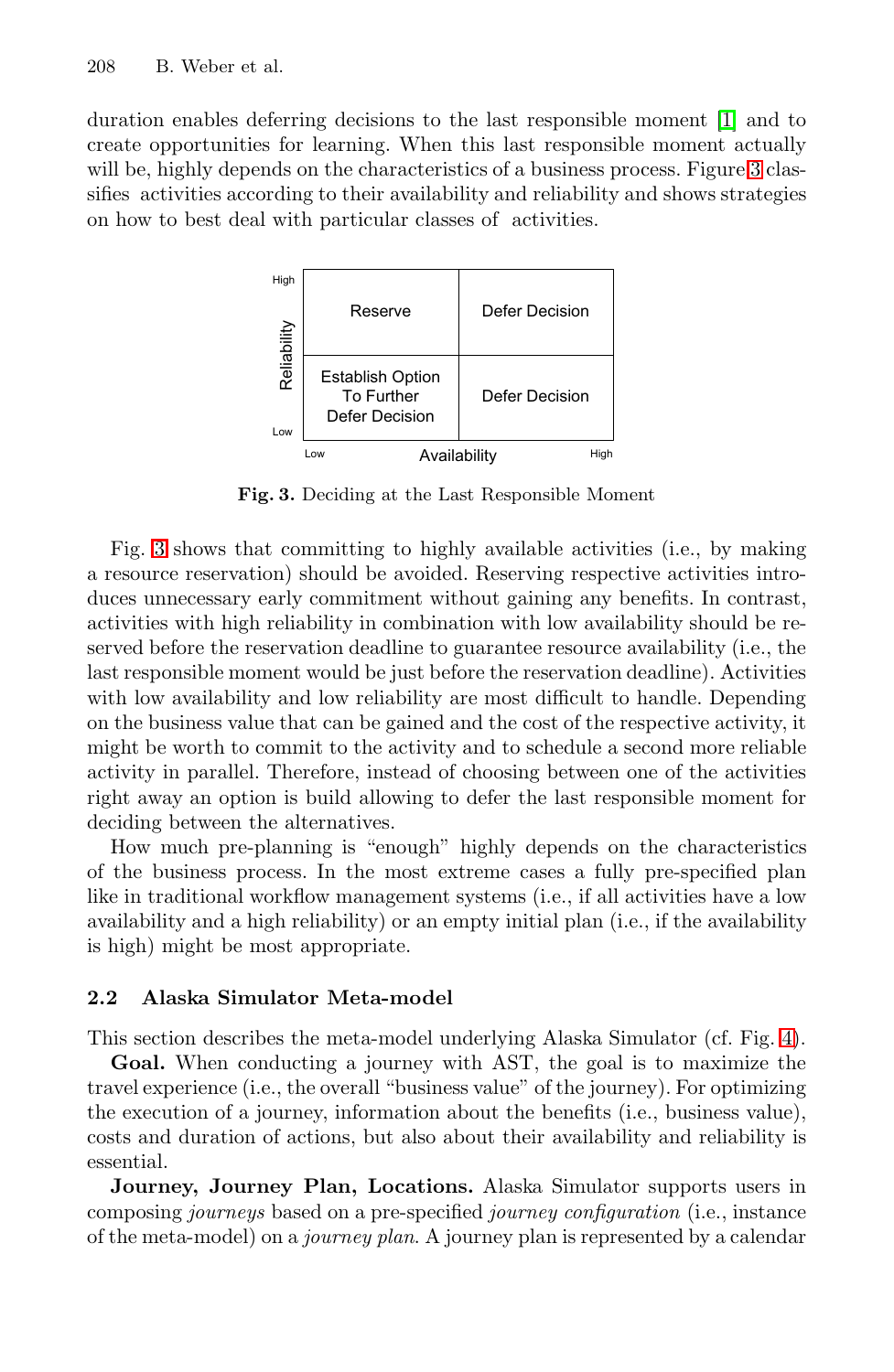

<span id="page-4-0"></span>**Fig. 4.** Alaska Simulator Meta-Model

for scheduling *plan items* (i.e., activities, routes or accommodations). During a journey different *locations* can be visited, each providing distinct *plan items* to select from (e.g., activity Visit Denali National Park is only available a location Denali).

**Plan Items.** Plan Items can be *atomic actions* or *complex placeholder actions*. *Atomic actions* can either be *activities*, *routes* or *stays at accommodations*. For each atomic action its "business value", costs, duration, availability and reliability are specified. Moreover, a booking deadline as well as cancellation fees are known. *Complex placeholder actions*, in turn, provide placeholders which can be refined during the execution of a journey. *Late Binding Placeholder Actions* provide a set of *Plan Item Sequences* from which one can be selected during run-time. *Late Modeling Placeholder Actions*, in turn, allow users to compose a *Plan Item Sequence* during run-time from a set of predefined plan items respecting existing constraints. *Plan items* in general, in addition to their name and a description, have a start time (which is determined by their position in the journey plan) and a particular state (e.g., scheduled, booked, started, executed). A state transition diagram depicting the lifecycle of an action is illustrated in Fig. 5.

**Constraints.** When composing a journey different constraints have to be considered. Constraints can be classified as execution and termination constraints.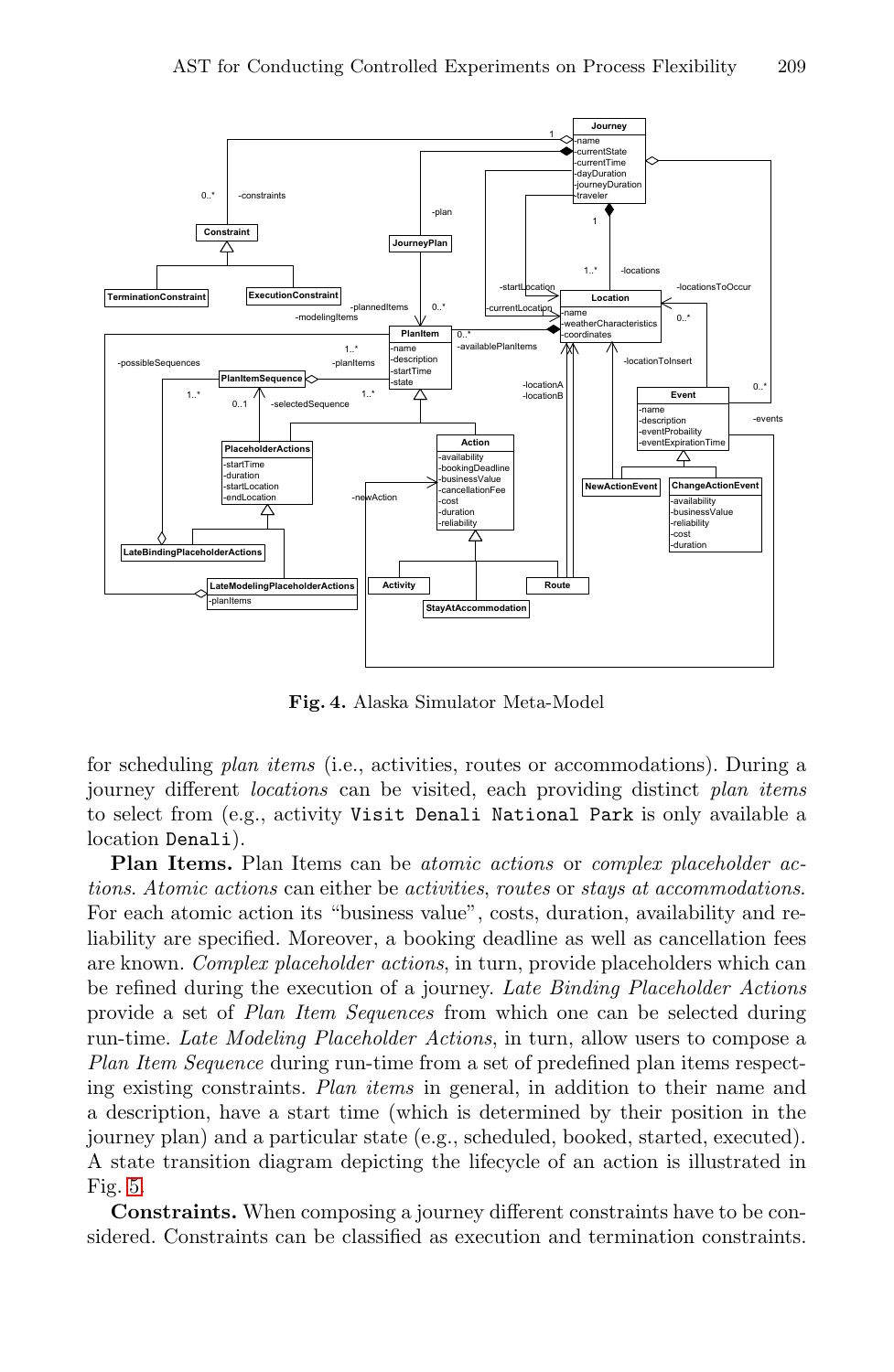

**Fig. 5.** Action Lifecycle

*Execution constraints* restrict the execution of activities (e.g., an activity can be executed at most once, or two activities are mutually exclusive). *Termination constraints*, in turn, affect the termination of process instances and specify when process termination is possible. For instance, an activity must be executed at least once before the process can be terminated or a particular end location must be reached for terminating the journey. Alaska Simulator provides support for all control-flow constraints described in [13] (e.g., a *response constraint* requiring that activity A is eventually followed by B or a *mutual exclusion constraint* prohibiting that activity A and B co-occur). In addition, several resource and time related constraints are supported (e.g., a *budget constraint* restricting the available travel budget, an *end location constraint* requiring that the journey ends at a particular location, a *completion day constraint* restricting the journey to a particular duration, an *execution time constraint* restricting the time when a particular activity can be executed, and a *time lag constraint* requiring a minimum time-lag between executing two activities).

**Uncertainty.** Journeys are characterized by incomplete information prior to execution. The outcome of an action within a journey plan is not predefined and varies with the *weather conditions* encountered. The degree of variation is defined by the action's *reliability*, i.e., low reliability indicates that the outcome of an action is highly weather dependent. The overall business value of a journey (i.e., a numeric value representing the travel experience) is calculated as the sum of business values of all performed actions. Prior to performing the journey only the *expected business value* for each action as well as its reliability are known. The expected business value which is calculated based on the action's reliability and the average weather characteristics of the location where the action is available. During the journey the action's *actual business value* is calculated based on the actual weather conditions encountered.

**Resource Scarcity.** When planning a journey potential resource scarcity has to be considered. By firmly *booking* an action, its *availability* can be guaranteed, but the cost of the action must be paid immediately. If the booking is canceled during the journey, a *cancellation penalty* might apply, thus making too early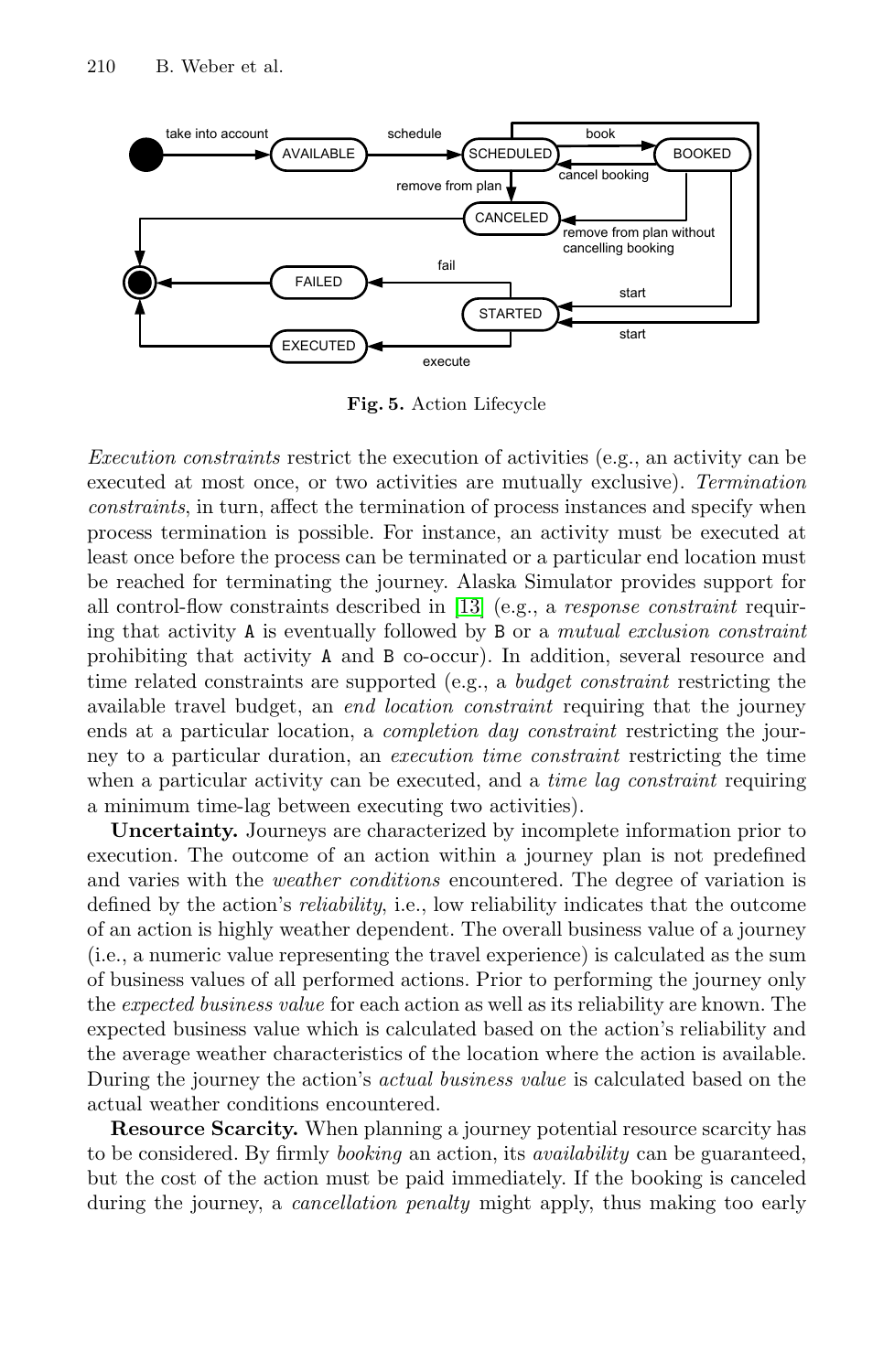commitments costly. Furthermore, booking is only possible up to a certain time before executing the action, as specified by the *booking deadline*.

**Events.** In addition to changing weather conditions, *unforeseen events* (e.g., a traffic jam resulting in delays) create uncertainty in a journey. On the one hand, a *ChangeActionEvent* changes values of existing actions during the journey. For example, a particular event might increase or decrease the business value, the availability, the costs or the duration of an action. On the other hand, a *NewActionEvent* allows to introduce new actions at a particular location during run-time. Moreover, events occur with a predefined probability during run-time, may have an expiration time and can be attached to a particular location (i.e., the event only occurs when the traveler is at a particular location).



**Fig. 6.** Screenshot of Alaska Simulator

Fig. 6 depicts the graphical user interface of the Alaska Simulator. Users can compose their individual journey plan by dragging available actions from the Available Actions View (3) onto the travel itinerary (i.e., journey plan) (1). Actions are usually only available at a particular location on the map (4).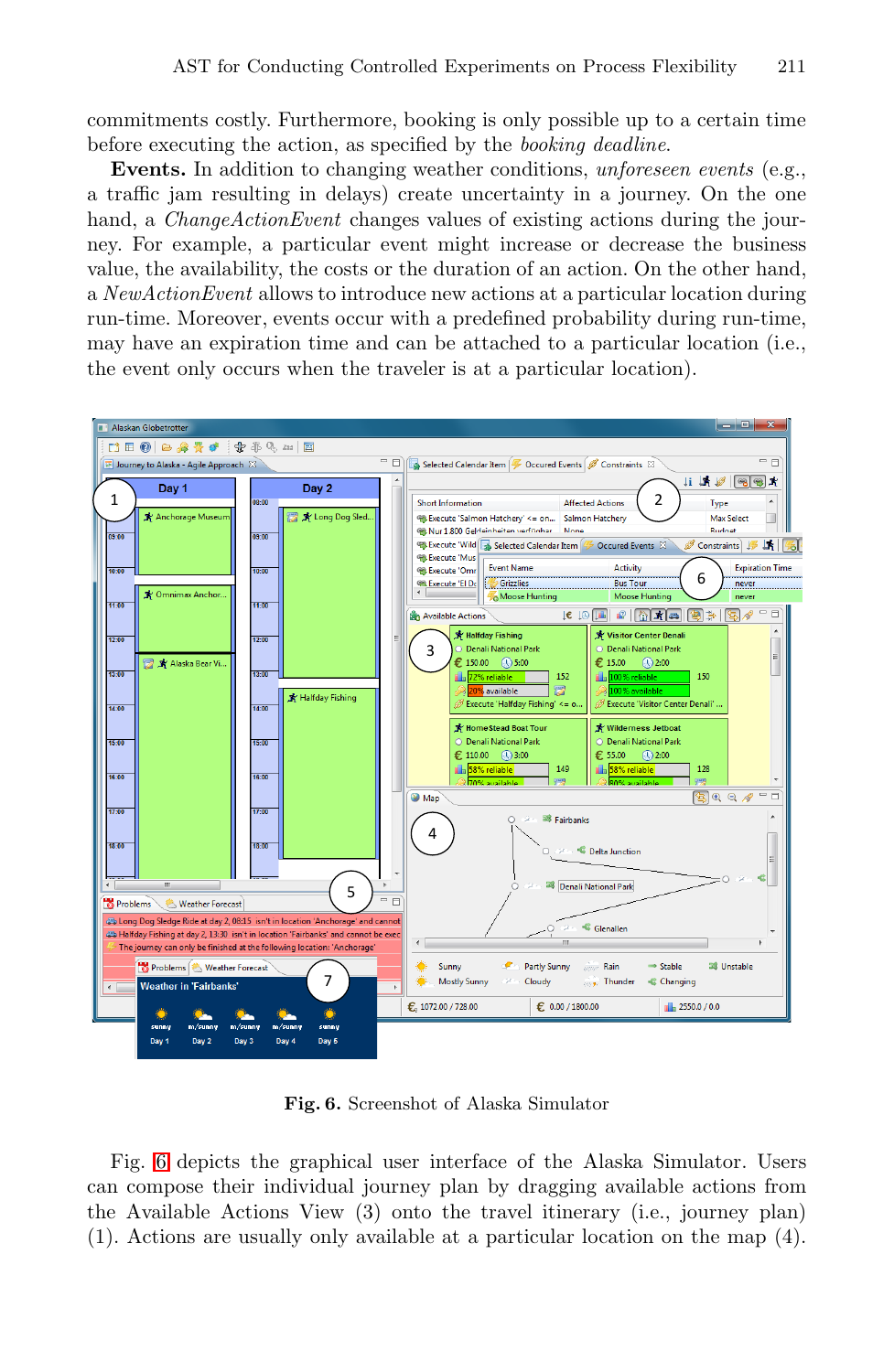<span id="page-7-0"></span>Existing constraints are displayed in the Constraint View (2) and have to be considered when composing a concrete journey plan. After each user action, the journey plan is validated and the user is informed about any constraint violations and plan inconsistencies (5). Unforeseen events are shown in the Event View (6). Prior to executing the journey users have to rely on weather statistics derived from the weather characteristics of each location, which can be selected on a map (4). During the journey a weather forecast is provided with the current weather conditions at [eac](#page-15-5)h location (7).

### **2.3 The Journey Metaphor**

This section discusses the journey metaphor and shows how the concepts described in the previous section relate to business processes.

While the *goal* of a journey is to maximize "travel experience", typical goals for business processes are minimizing costs, cycle times or the optimization of quality or customer satisfaction [14].

*Journeys* are composed based on *journey configurations*, likewise *process instances* representing concrete business cases based on a predefined *process schema*. Both in journeys and business processes certain activities are only available at certain locations (e.g., in a medical process surgeries can only be performed in an operating room). While journeys are composed from activities, routes and accommodations, business processes comprise a set of activities. In addition to *atomic activities*, *complex placeholder activities* (allowing for Late Binding and Late Modeling) can also be found in business processes.

When composing a journey, or a business process respectively, existing *contraints* need to be considered. T[her](#page-15-6)eby, support provided by Alaska Simulator is comparable to existing declarative process management systems like DECLARE [13].

Like journeys, highly flexi[ble](#page-15-7) business processes are characterized by incomplete information prior to execution. In a journey, *uncertainty* is, for example, caused by unforeseen weather conditions, while uncertainty in business processes refers to the difficulty to predict the ex[act](#page-15-8) activities and resources that are required to perform a particular process (e.g., due to changing requirements caused by dynamic changes of the business environment) [15].

Both, when planning a journey or executing a business process, potential *resource scarcity* has to be considered (e.g., appointments in medical processes to deal with the limited availability of doctors) [16].

*Unforeseen events* have to be handled when conducting journeys (e.g., a traffic jam resulting in delays), or executing a business process (e.g., changing requirements or an allergic reaction during a medical treatment) [17].

**Motivation.** The journey metaphor has been chosen since the domain of travel planning is familiar to the majority of experimental subjects. Furthermore, journey planning is an attractive context for many people to become engaged in, which significantly improves their willingness to use the system for experimental purposes and as a consequence increases internal validity of data.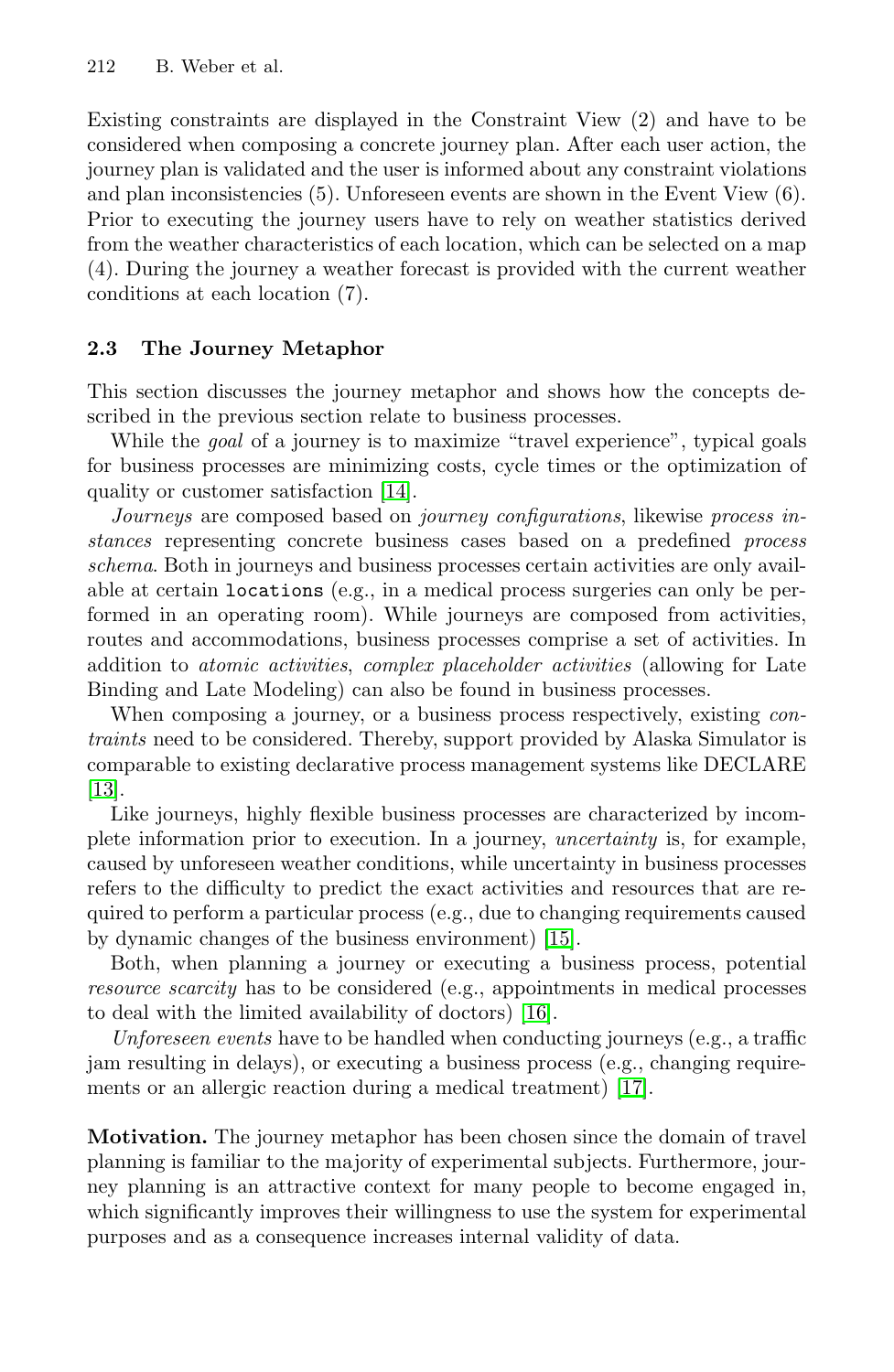Limitations. Using a metaphor, however, imposes also several limitations. While the concepts underlying Alaska simulator are mostly comparable to the ones in PAISs, the domain under investigation is fixed to travel planning. Generalizability to other domains (which are less familiar to the experimental subjects) has to be investigated. Another limitation relates to the fact that Alaska Simulator, even though it allows scheduling of actions in parallel, currently does not su[ppor](#page-3-0)t the parallel execution of actions (since thi[s do](#page-7-0)es not naturally fit the travel metaphor). As a consequence, the findings obtained with Alaska Simulator, should be complemented with field studies for further validation.

# **3 Factors for Investigating Different Flexibility Approaches**

In the previous sections we have introduced the concepts underlying Alaska Simulator (cf. Section 2.2), explained the journey metaphor (cf. Section 2.3) and illustrated how it supports the different decision deferral patterns (cf. Section 2.1). This section discusses different factors having an impact on the suitability of a particular approach for decision deferral, which can be investigated using Alaska Simulator. These factors can be grouped into two categories: configuration characteristics and personal characteristics.

### **3.1 Configuration Characteristics**

Alaska Simulator allows researchers to investigate the impact of different configuration characteristics on the suitability of a particular approach for decision deferral. Furthermore, Alaska Simulator can be used to compare different approaches for particular configuration characteristics.

- **Actions.** The different attributes of the actions in the journey configuration are a potential factor influencing the suitability of a particular approach. For example, planning and executing a business process or a journey respectively and in particular resolving exceptional situations might be easier if the configuration comprises many small actions in contrast to a few very large actions.
- **Constraints.** The suitability of a particular approach for planning and executing a business process or a journey respectively might be affected by the number and type of constraints. Moreover, the presence of global constraints might have a potential negative impact on the applicability of *Late Binding* or *Late Modeling* respectively.
- **Events.** The probability of unforeseen events that can occur during run-time might be another factor affecting suitability of the different approaches.
- **Uncertainty.** The selection of a suitable approach might also depend on the *reliability* of the different activities. With increasing uncertainty decision deferral might become more important.
- **Resource Scarcity.** Suitability might also be affected by the *availability* of activities. While availability of resources is facilitating decision deferral, resource scarcity is creating significant challenges.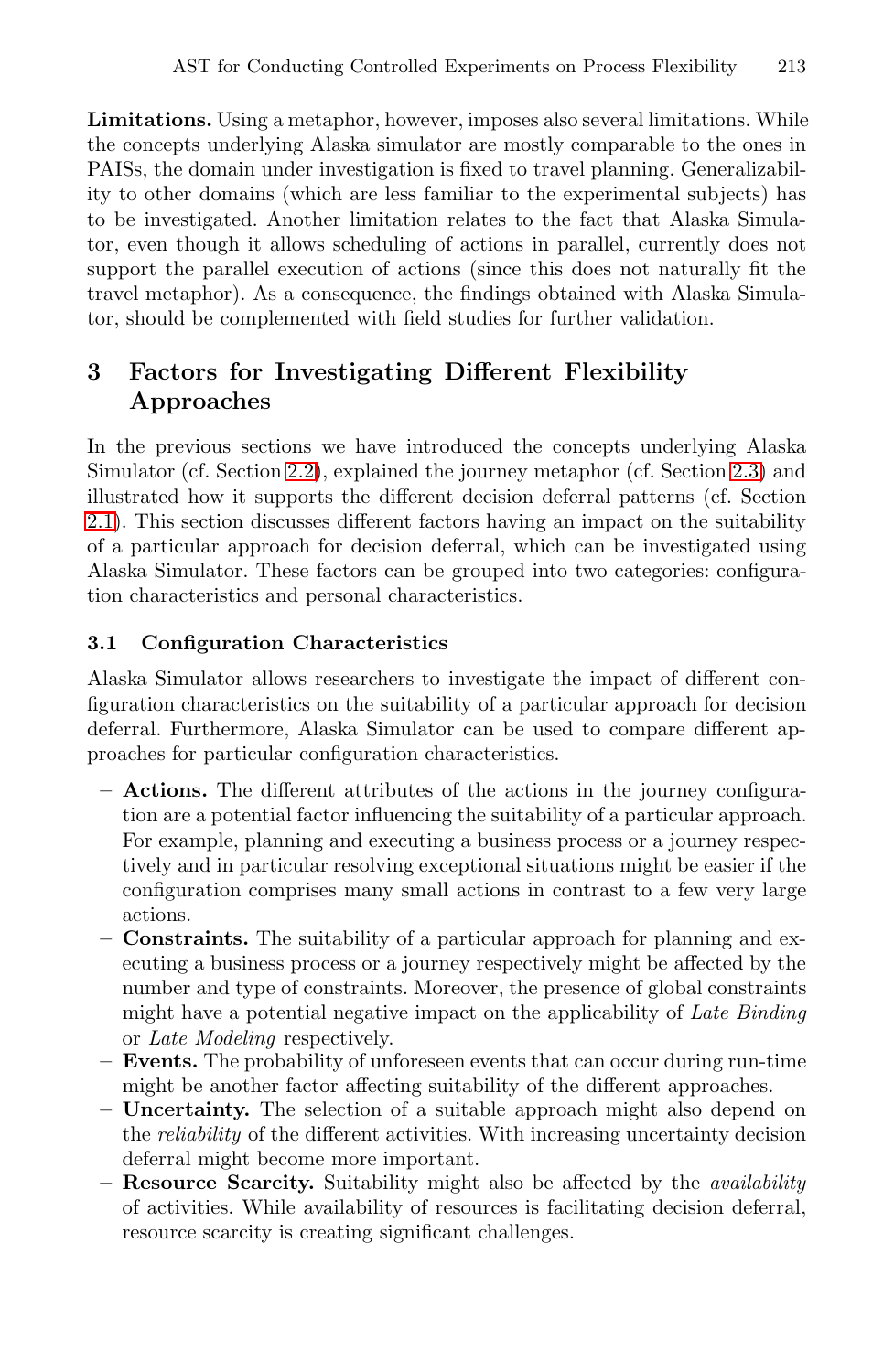### **3.2 Personal Characteristics**

Even though the advantages of applying decision deferral techniques are apparent, especially for highly uncertain environments – they foster both *learning* (i.e., [th](#page-15-9)[e ab](#page-15-10)ility to resolve uncertainty) and *flexibility* (i.e., the ability to exploit learning outcomes) [2[1\], t](#page-15-11)heir successful application also requires user experience. In particular, as illustrated in Fig. 1, with increasing flexibility the need for user support increases. To fully exploit the benefits, adopters must not only have the skills to make use of decision deferral techniques, to be able to determine the last responsible moment and to know how and when to build options (i.e., to create opportunities for learning), but also be able to leverage learning results. Literature suggests that talent and skills are among the critical people-factors for agile methods [22,23], which tend to necessitate a richer mix of higher-skilled people than plan-driven approaches [24]. This raises the question of how well inexperienced users can employ respective planning techniques and whether these techniques can outperform plan-driven approaches for a lower level of expertise.

Novices and experts might not only differ in their ability to defer decision to run-time, but also in handling unforeseen events or obeying complex constraints. AST allows, for example, to investigate to what extent novice users and experts differ and how the novice user's modeling approach changes when uncertainty increases.

# **4 Designing and Executing Experiments with Alaska Simulator Toolset**

This section describes details about the functionality AST provides for supporting researchers in designing and conducting experiments. AST consists of three major components: *Alaska Configurator*, *Alaska Simulator* and *Alaska Analyzer*.

- **Alaska Configurator** [all](#page-15-12)ows researchers to design journey configuration (including locations, actions, events and constraints as well as the degree of uncertainty and resource scarcity) executable through Alaska Simulator. In addition, Alaska Configurator supports researchers in designing experimental workflows guiding subjects during the experiment.
- **Alaska Simulator** allows to plan and execute journeys making use of different deci[sio](#page-10-0)n deferral approaches. Thereby, each step performed while planning and executing a journey is logged in an MXML log file for later analysis (e.g., using the process mining tool ProM [25]).
- **Alaska Analyzer** allows detailed manual analysis of planning behavior by supporting replay of journeys step by step.

In the following we describe main functionalities of AST and how design and execution of controlled experiments is supported, using the experiment described in [26] as our example (cf. Fig. 7 for the experimental design).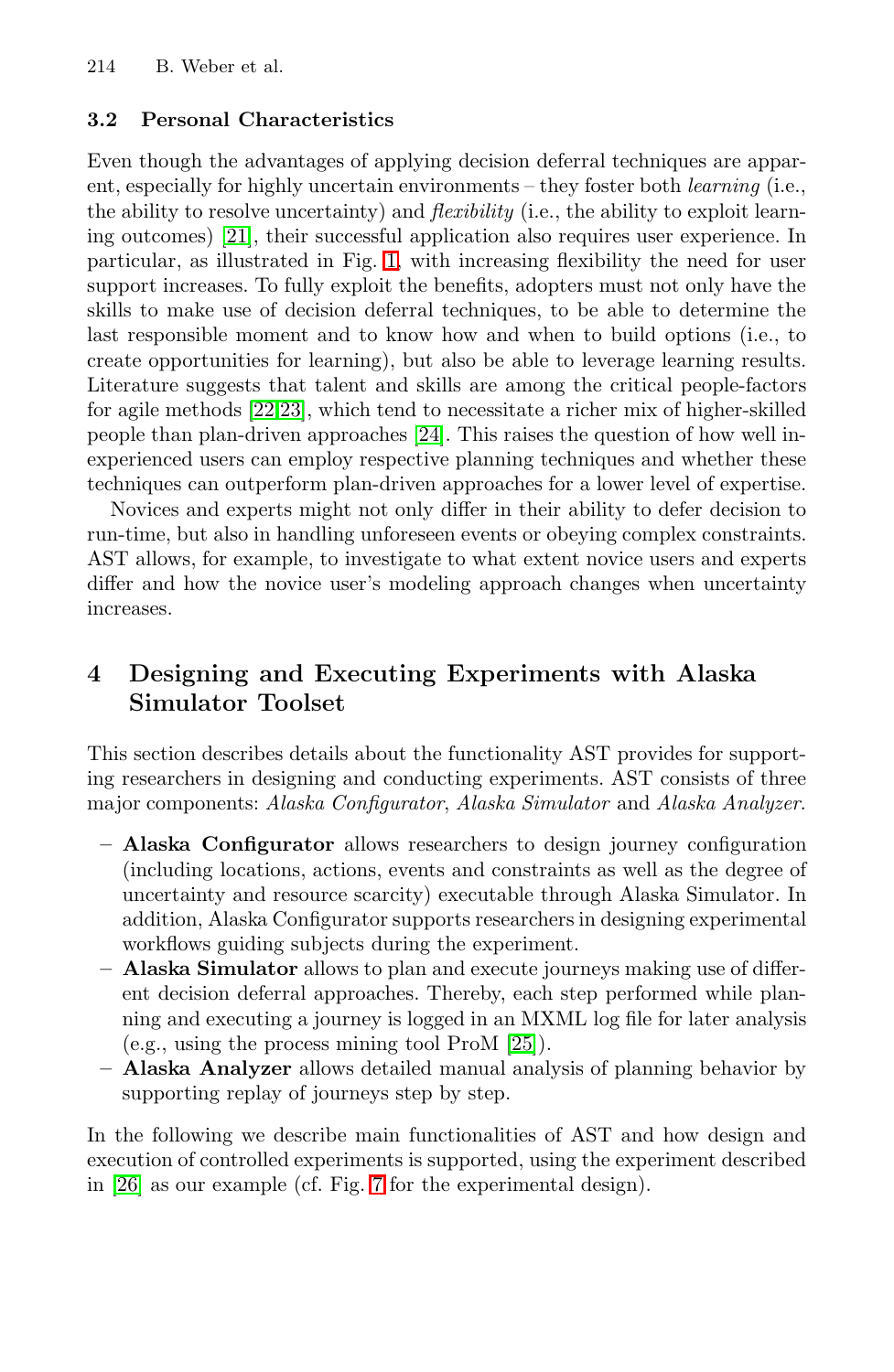<span id="page-10-0"></span>

**Fig. 7.** Experimental [Des](#page-12-0)ign

Alaska Configurator was used to design two journey configurations (California and Alaska) including locations, actions, events, constraints as well as variability of weather conditions (cf. Fig. 8 and Fig. 9). For each journey configuration two variants were created, one for each factor level (i.e., few and many constraints). To gather the participants' demographic information Alaska Configurator was used for designing a survey (cf. Fig. 10). The journey configurations and the survey were then assembled to an experimental workflow (cf. Fig. 11).



**Fig. 8.** Defining Actions and Locations with Alaska Configurator

During experiment execution participants were guided by the experimental workflow. After presenting them with a survey (cf. Fig. 12), half the students obtained configuration California with few constraints, while the other half obtained the same configuration with many constraints. The students then planned and executed a journey to California. Each step that was performed while planning and executing was logged for later investigation and detailed analysis. Having completed their California journeys, subjects planned and executed a journey to Alaska.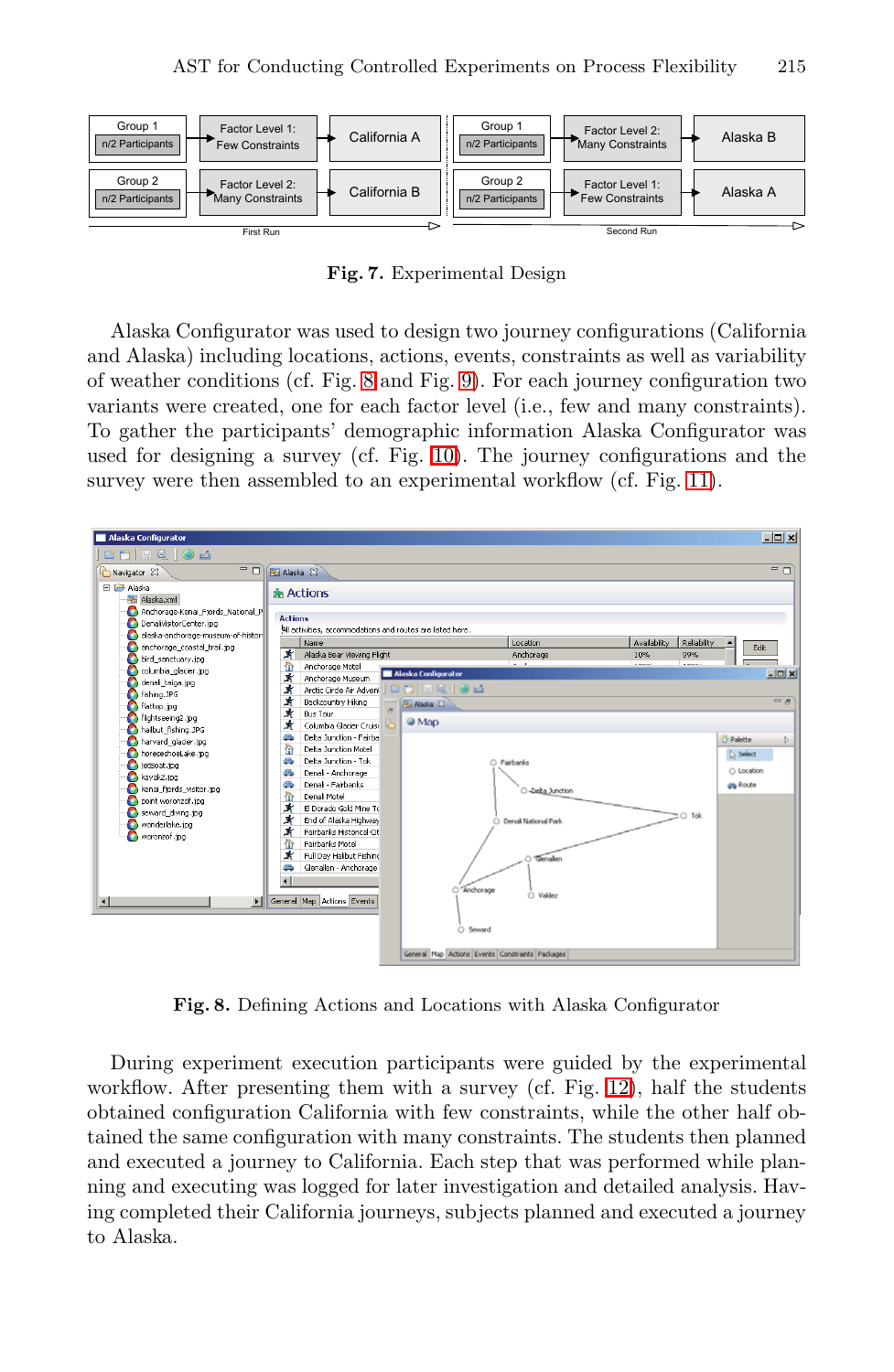

**Fig. 9.** Defining Constraints with Alaska Configurator

<span id="page-11-0"></span>

| Alaska Configurator                                                                                                                                                                                                                                                                                                                                      |                                                                                                                                                                                                                                                                                                                                                                                                                                                                                 |                                     |                                               | $  \times$                       |
|----------------------------------------------------------------------------------------------------------------------------------------------------------------------------------------------------------------------------------------------------------------------------------------------------------------------------------------------------------|---------------------------------------------------------------------------------------------------------------------------------------------------------------------------------------------------------------------------------------------------------------------------------------------------------------------------------------------------------------------------------------------------------------------------------------------------------------------------------|-------------------------------------|-----------------------------------------------|----------------------------------|
| 61 F Q                                                                                                                                                                                                                                                                                                                                                   |                                                                                                                                                                                                                                                                                                                                                                                                                                                                                 |                                     |                                               |                                  |
| $=$ $-$<br>Navigator X                                                                                                                                                                                                                                                                                                                                   | bpmSurvey1.survey 23                                                                                                                                                                                                                                                                                                                                                                                                                                                            |                                     |                                               |                                  |
| $\Box$ $\ominus$ bpm<br>alaska-anchorage-museum-of-history.jpg<br><b>Ra</b> alaska xml<br>anchorage_coastal_trail.jpg<br>bird sanctuary.jpg<br>bpmSurvey1.survey<br>bpmSurvey2.survey<br>columbia glacier.ipg<br>denali_taiga.jpg<br>fishing.JPG<br>flattop.jpg<br>flightseeing2.jpg<br>hailbut fishing.JPG<br>harvard glacier.jpg<br>horeseshoeLake.jpg | Survey Creation<br>Survey<br>Set the name of the survey and add questions.<br>bpmSurvey1<br>Name:<br>Questions:<br>Text<br>Which description matches best your current work status?<br>How many years ago did you start process modeling?<br>How many process models have you analyzed or read within the last 12 mon Integer<br>How many process models have you created or edited within the last 12 mon Integer<br>How many activities did all these models have on average? | Type<br>Combo<br>Integer<br>Integer | Mandatory<br>ves<br>yes.<br>ves<br>ves<br>ves | $=$ $=$<br>Add<br>Edit<br>Remove |
| ietBoat.ipg<br>kayak2.jpg<br>kenai fjords visitor.jpg<br>point woronzof.jpg<br>seward diving.jpg<br>tyrol.xml<br>wonderlake.jpg<br>woronzof.jpg                                                                                                                                                                                                          | How many work days of formal training on process modeling have you receiv Integer<br>How many work days of self education have you made within the last 12 mo<br>Overall, I am very familiar with the BPMN.<br>$\leq$<br>IIII.<br>Survey Creation                                                                                                                                                                                                                               | Integer<br>Combo                    | yes<br>ves<br>yes.<br>$\rightarrow$           | Up.<br>Down.                     |

**Fig. 10.** Questionnaire Builder

After the planning session researchers were supported in analyzing the journeys by enabling them to replay each journey step by step, using Alaska Analyzer (cf. Fig. 13).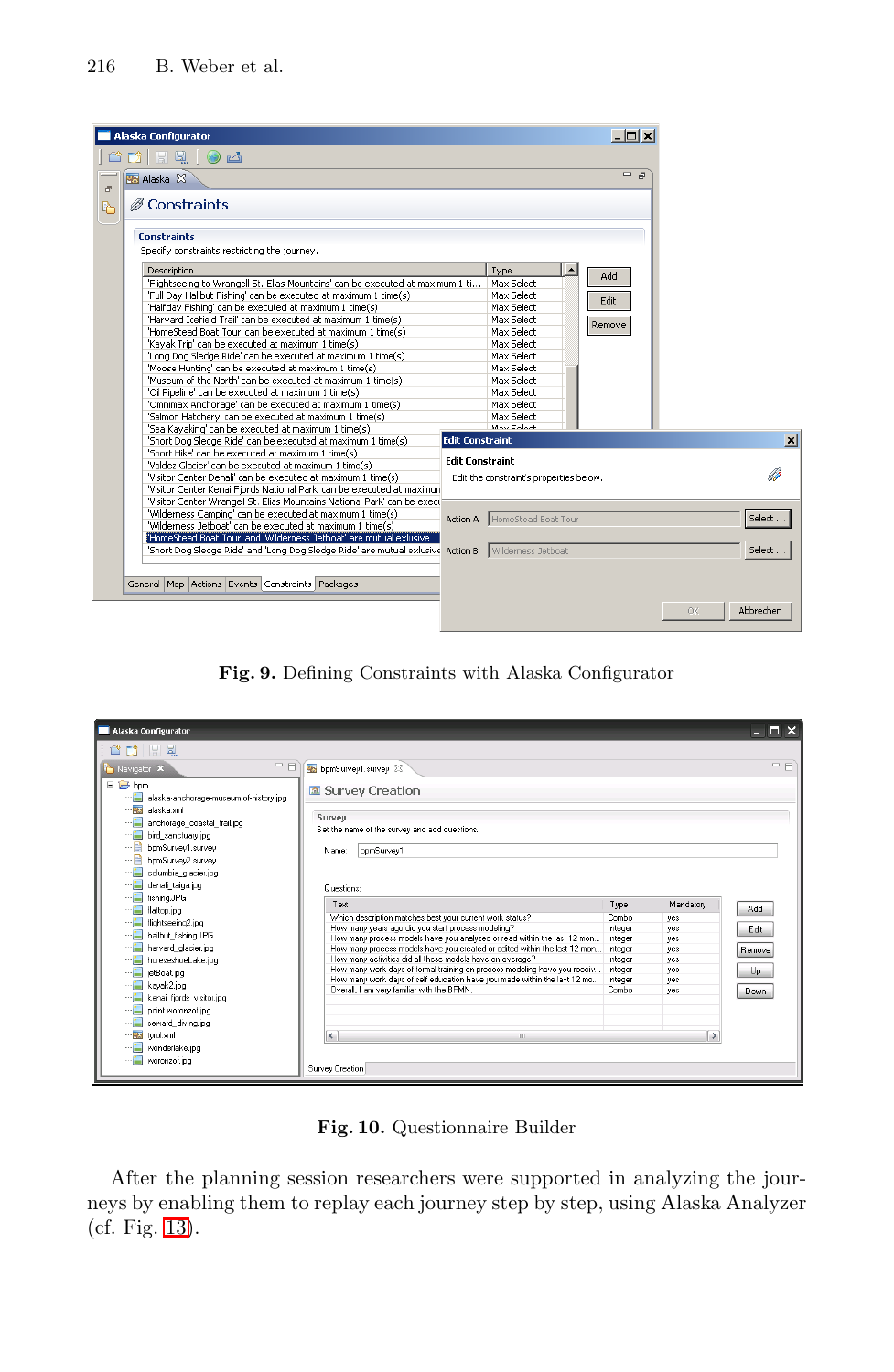| Alaska Configurator                                                                                                                                                                                                                                                                                                                                                                                                                                                                                                               |                                                                                                                                                                                                                                                                                                                                                |                                                                     | $ \Box$ $\times$      |
|-----------------------------------------------------------------------------------------------------------------------------------------------------------------------------------------------------------------------------------------------------------------------------------------------------------------------------------------------------------------------------------------------------------------------------------------------------------------------------------------------------------------------------------|------------------------------------------------------------------------------------------------------------------------------------------------------------------------------------------------------------------------------------------------------------------------------------------------------------------------------------------------|---------------------------------------------------------------------|-----------------------|
| ti di R<br>圆<br>凸                                                                                                                                                                                                                                                                                                                                                                                                                                                                                                                 |                                                                                                                                                                                                                                                                                                                                                |                                                                     |                       |
| - 0<br>Navigator 23                                                                                                                                                                                                                                                                                                                                                                                                                                                                                                               | bpmWorkflow.workflow 23<br>bpmSurvey1.survey                                                                                                                                                                                                                                                                                                   |                                                                     | $=$ $F$               |
| $\Box$ $\ominus$ bpm<br>alaska-anchorage-museum-of-history.jpg<br>alaska.xml<br>anchorage_coastal_trail.jpg<br>bird_sanctuary.jpg<br>bpmSurvey1.survey<br>bpmSurvey2.survey<br>bpmWorkflow.workflow<br>columbia_glacier.jpg<br>denali_taiga.jpg<br>fishing.JPG<br>flattop.jpg<br>flightseeing2.jpg<br>hailbut_fishing.JPG<br>harvard_glacier.jpg<br>horeseshoeLake.jpg<br>jetBoat.jpg<br>kayak2.jpg<br>kenai_fjords_visitor.jpg<br>point woronzof.jpg<br>seward_diving.jpg<br><b>No. of Ref</b><br>wonderlake.ipg<br>woronzof.ipg | Workflow Creation<br>Workflow<br>Set the name of the workflow and add elements<br>bpmWorkflow<br>Name:<br>Add Survey<br>/bpm/bpmSurvey1.survey<br>Add<br>$\checkmark$<br>Workflow Elements:<br>Element<br>/bpm/bpmSurvey1.survey<br>/bpm/alaska.xml<br>/bpm/bpmSurvey2.survey<br>/bpm/tyrol.xml<br>/bpm/bpmSurvey2.survey<br>Workflow Creation | Add Journey Configuration<br>/bpm/alaska.xml<br>Add<br>$\checkmark$ | Remove<br>Up.<br>Down |
|                                                                                                                                                                                                                                                                                                                                                                                                                                                                                                                                   |                                                                                                                                                                                                                                                                                                                                                |                                                                     |                       |

AST for Conducting Controlled Experiments on Process Flexibility 217

<span id="page-12-0"></span>**Fig. 11.** Designer for Experimental Workflows

| bpmSurvey1                                                                                                                                                                                                                                                            |                      |
|-----------------------------------------------------------------------------------------------------------------------------------------------------------------------------------------------------------------------------------------------------------------------|----------------------|
| Survey                                                                                                                                                                                                                                                                |                      |
| Please answer the questions below.                                                                                                                                                                                                                                    |                      |
| Which description matches best your current work status?                                                                                                                                                                                                              | <b>Academic</b><br>v |
| How many years ago did you start process modeling?                                                                                                                                                                                                                    | 5                    |
| How many process models have you analyzed or read within the last 12 months? [A]<br>year has about 250 work days. In case you read one model per day, this would sum<br>up to 250 models per year)                                                                    | 100                  |
| How many process models have you created or edited within the last 12 months?                                                                                                                                                                                         | 50                   |
| How many activities did all these models have on average?                                                                                                                                                                                                             | 34                   |
| How many work days of formal training on process modeling have you received<br>within the last 12 months? (This includes e.g. university lectures, certification<br>courses, training courses, 15 weeks of a 90 minutes university lecture is roughly 3<br>work davs) | 40                   |
| How many work days of self education have you made within the last 12 months?<br>(This includes e.g. learning-by-doing, learning-on-the-fly, self-study of textbooks or<br>specifications)                                                                            | 60                   |
| Survey Progress: 7/8 (8 Mandatory)                                                                                                                                                                                                                                    |                      |
|                                                                                                                                                                                                                                                                       |                      |
| < Back                                                                                                                                                                                                                                                                | Finish<br>Next >     |

**Fig. 12.** Survey Generated Using Questionnaire Builder

Alaska Simulator, including a test configuration, extensive documentation and screencasts can be downloaded from http://www.alaskasimulator.org. For detailed information on the results of controlled experiments conducted using Alaska Simulator we refer to [26,27].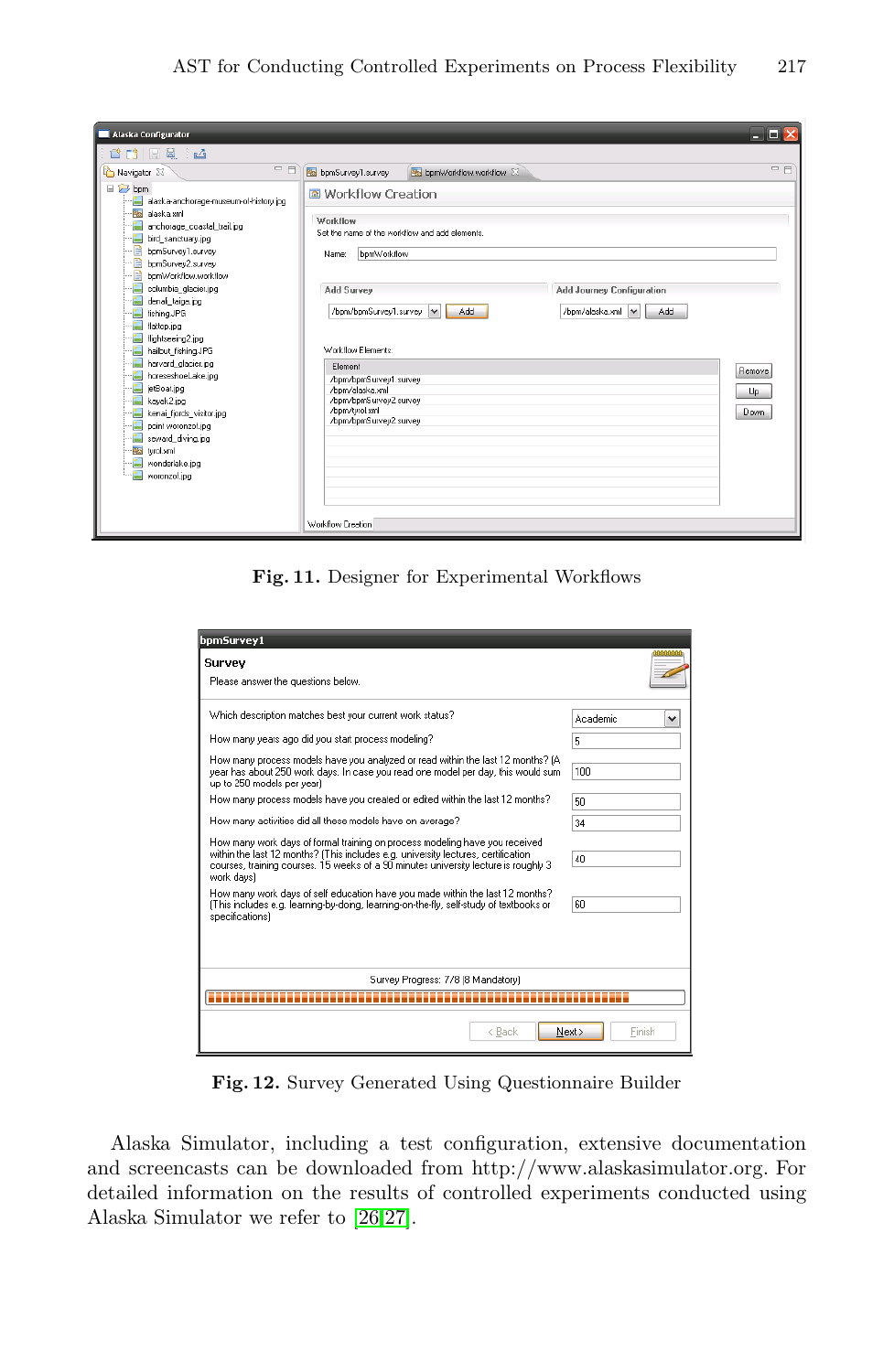

**Fig. 13.** Replaying J[our](#page-15-2)[ne](#page-15-13)[ys w](#page-16-1)ith Alaska Analyzer

# <span id="page-13-0"></span>**5 Related Work**

Most existing work about flexibly dealing with exceptions, changes, and uncertainty in the context of PAISs and related technologies is strongly *designcentered*, i.e., aiming at the development of [too](#page-15-14)ls, techniques, and methodologies. For overviews and discussions of these approaches, se[e \[9](#page-16-2),28,29].

Only few empirical investigations exist that aim to establish the suitability of the various proposed artifacts. Closely related to this paper is our previous work, which provides empirical insights into the use of declarative processes [26]. In particular, it investigates how well users can cope with the gained flexibility provided by declarative approaches, especially when processes become rather complex in terms of constraints. The effect of events on how end users can cope with declarative approaches, in turn, is investigated in [27]. A theoretical discussion on declarative versus imperative approaches is provided in [30]. In [10], the results of a controlled experiment comparing a traditional workflow management system and case-handling are described. The systems are compared with respect to their associated implementation and maintenance efforts. In turn,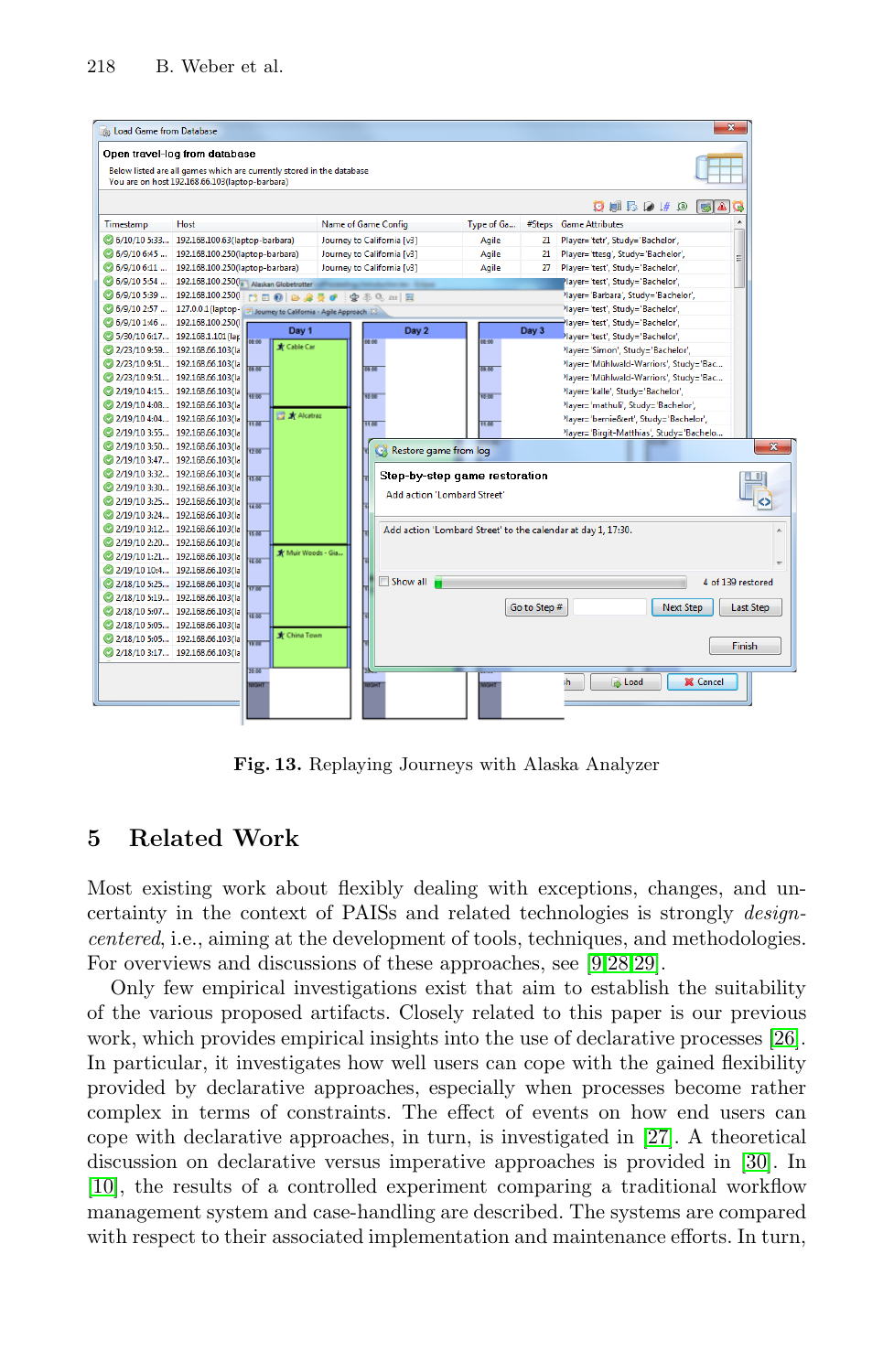<span id="page-14-3"></span>the impact of workflow technology on PAIS development and PAIS maintenance is investigated in [31]. Other empirical works with respect to PAISs mainly deal with establishing their contribution to business performance improvement, e.g. [32,33], and the way end-users appreciate such technologies, e.g., [34,35].

Worth mentioning here is a stream of research that relates to so-called *change patterns* [9]. It provides a framework for the qualitative comparison of existing flexibility approaches.

# **6 Conclusion**

Alaska Simulator Toolset supports researchers in systematically comparing different approaches for decision deferral by means of controlled experiments. This paper describes the concepts underlying Alaska Simulator and shows how AST supports the different patterns for decision deferral. In addition, the paper discusses factors having a potential impact on the suitability of a particular approach for decision deferral, which can be investigated using AST. Moreover, the paper demonstrates how AST supports researchers in conducting controlled experiments. In particular, *Alaska Configurator* allows researchers to design journey configuration executable with Alaska Simulator and supports them in designing experimental workflows guiding users during the experiment. *Alaska Simulator* allows to plan and execute journeys making use of different approaches for decision deferral. *Alaska Analyzer*, in turn, supports detailed analysis of data and replaying journeys step by step.

Future work includes the planning and execution of additional controlled experiment with AST. On the tool side, the development of a dashboard simplifying the supervision of experiments is planned.

<span id="page-14-1"></span>Acknowledgements. We thank Felix Schöpf for his work on the experimental workflow support, and Michael Schier on the Late Binding and Late Modeling Support in Alaska Simulator.

# <span id="page-14-0"></span>**References**

- 1. Poppendieck, M., Poppendieck, T.: Implementing Lean Software Development. Addison Wesley Longman, Amsterdam (2006)
- <span id="page-14-2"></span>2. Weske, M.: Business Process Management: Concepts, Methods, Technology. Springer, Heidelberg (2007)
- 3. Van der Aalst, W., Jablonski, S.: Dealing with workflow change: Identification of issues an solutions. Int'l Journal of Comp. Systems, Science and Engineering 15, 267–276 (2000)
- 4. Mutschler, B., Reichert, M., Bumiller, J.: Unleashing the effectiveness of processoriented information systems: Problem analysis, critical success factors and implications. IEEE Trans. on Systems, Man, and Cybernetics 38, 280–291 (2008)
- 5. Reichert, M., Dadam, P.: ADEPT*f lex* Supporting Dynamic Changes of Workflows Without Losing Control. JIIS 10, 93–129 (1998)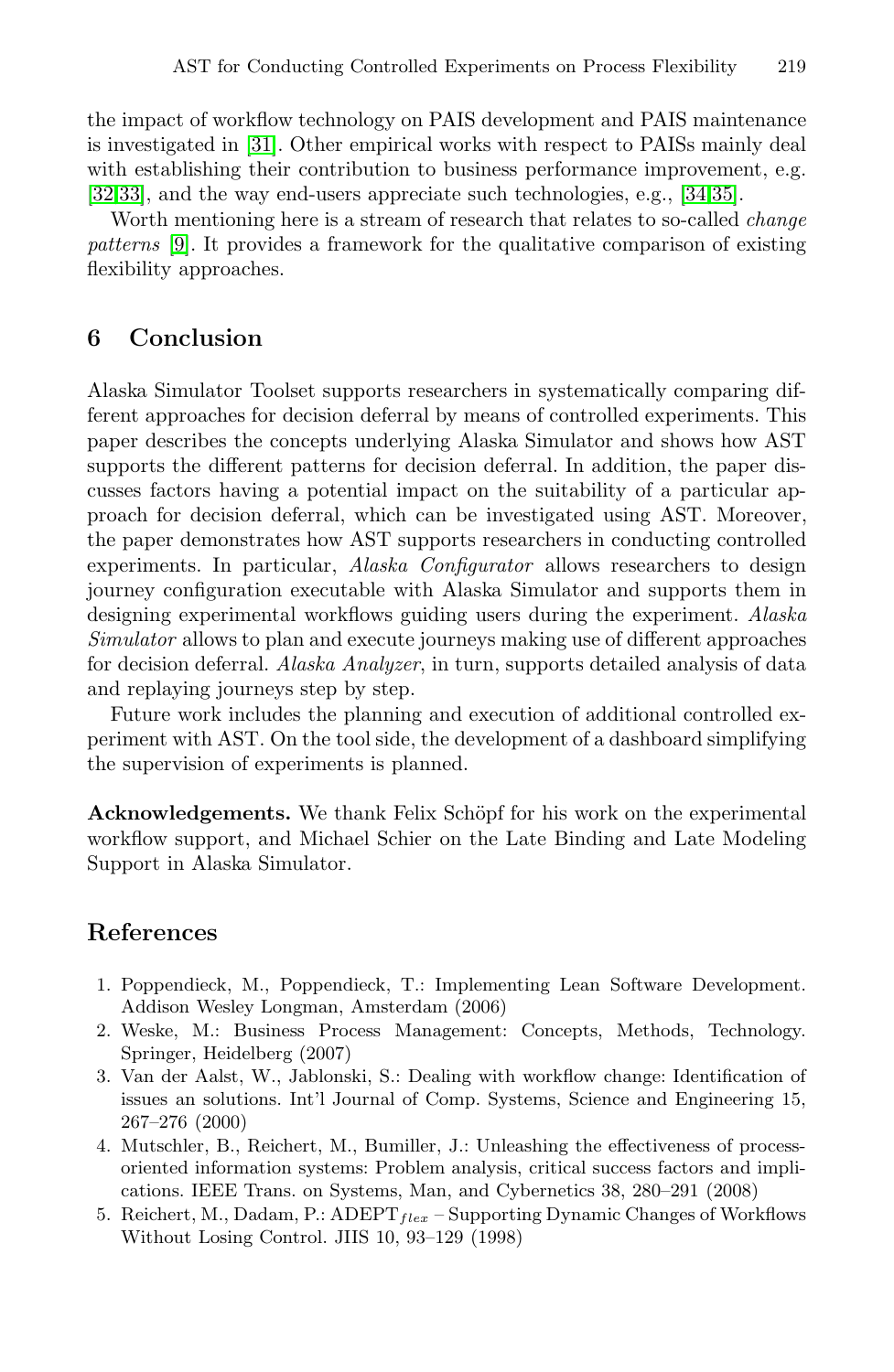- <span id="page-15-0"></span>6. Van der Aalst, W., Weske, M., Grünbauer, D.: Case handling: A new paradigm for business process support. Data and Knowledge Engineering 53, 129–162 (2005)
- 7. Pesic, M., Schonenberg, M., Sidorova, N., van der Aalst, W.: Constraint-Based Workflow Models: Change Made Easy. In: Proc. CoopIS 2007, pp. 77–94 (2007)
- <span id="page-15-1"></span>8. Sadiq, S., Sadiq, W., Orlowska, M.: A Framework for Constraint Specification and Validation in Flexible Workflows. Information Systems 30, 349–378 (2005)
- <span id="page-15-2"></span>9. Weber, B., Reichert, M., Rinderle-Ma, S.: Change patterns and change support features -enhancing flexibility in process-aware information systems. In: Data and Knoweldge Engineering, pp. 438–466 (2008)
- 10. Weber, B., Mutschler, B., Reichert, M.: Investigating the Effort of Using Business Process Management Technology: Results from a Controlled Experiment. Science of Computer Programming 75, 292–310 (2009)
- 11. Myers, G.J.: A Controlled Experiment in Program Testing and Code Walkthroughs/Inspections. ACM Commun. 21, 760–768 (1978)
- 12. Lott, C.M., Rombach, H.D.: Repeatable Software Engineering Experiments for Comparing Defect-Detection Techniques. Emp. Software Eng. 1, 241–277 (1996)
- 13. van der Aalst, W.M.P., Pesic, M.: DecSerFlow: Towards a truly declarative service flow language. In: Bravetti, M., Núñez, M., Tennenholtz, M. (eds.) WS-FM 2006. LNCS, vol. 4184, pp. 1–23. Springer, Heidelberg (2006)
- <span id="page-15-5"></span>14. Reijers, H.: Design and Control of Workflow Processes. LNCS, vol. 2617. Springer, Heidelberg (2003)
- <span id="page-15-6"></span>15. Gebauer, J., Schober, F.: Information system flexibility and the cost efficiency of business processes. J. of the Assoc. for Information Systems 7, 122–147 (2006)
- <span id="page-15-7"></span>16. Mans, R.S., Russell, N.C., van der Aalst, W.M.P., Bakker, P.: Schedule-aware workflow management systems. In: Proc. PNSE 2009, pp. 81–96 (2009)
- <span id="page-15-8"></span>17. Strong, D.M., Miller, S.M.: Exceptions and exception handling in computerized information processes. ACM Trans. Inf. Syst. 13, 206–233 (1995)
- <span id="page-15-3"></span>18. Boehm, B.W.: Software Engineering Economics. Prentice Hall, Englewood Cliffs (1981)
- <span id="page-15-4"></span>19. Cohn, M.: Agile Estimating and Planning. Prentice Hall Professional, Englewood Cliffs (2006)
- 20. Beck, K.: eXtreme Programming Explained. Addison-Wesley Longman, Amsterdam (2000)
- 21. Erdogmus, H.: The Economic Impact of Learning and Flexibility on Process Decisions. IEEE Software 22, 76–83 (2005)
- <span id="page-15-9"></span>22. Highsmith, J., Cockburn, A.: Agile Software Development: The Business of Innovation. Computer 34, 120–122 (2001)
- <span id="page-15-10"></span>23. Lindvall, M.: Empirical Findings in Agile Methods. In: Proc. XP/Agile Universe 2002, pp. 197–207 (2002)
- <span id="page-15-11"></span>24. Boehm, B.W., Turner, R.: Balancing Agility and Discipline: A Guide for the Perplexed. Addison Wesley Professional, Reading (2003)
- <span id="page-15-12"></span>25. van der Aalst, W.M.P., Reijers, H.A., Weijters, A.J.M.M., van Dongen, B.F., de Medeiros, A.K.A., Song, M., Verbeek, H.M.W.E.: Business process mining: An industrial application. Inf. Syst. 32, 713–732 (2007)
- 26. Weber, B., Reijers, H.A., Zugal, S., Wild, W.: The declarative approach to business process execution: An empirical test. In: van Eck, P., Gordijn, J., Wieringa, R. (eds.) CAiSE 2009. LNCS, vol. 5565, pp. 470–485. Springer, Heidelberg (2009)
- <span id="page-15-14"></span>27. Weber, B., Pinggera, J., Zugal, S., Wild, W.: Events during business process execution: An empirical test. In: Proc. ER-POIS 2010 (2010)
- <span id="page-15-13"></span>28. Kammer, P., Bolcer, G., Taylor, R., Hitomi, A., Bergman, M.: Techniques for Supporting Dynamic and Adaptive Workflow. CSCW 9, 269–292 (2000)